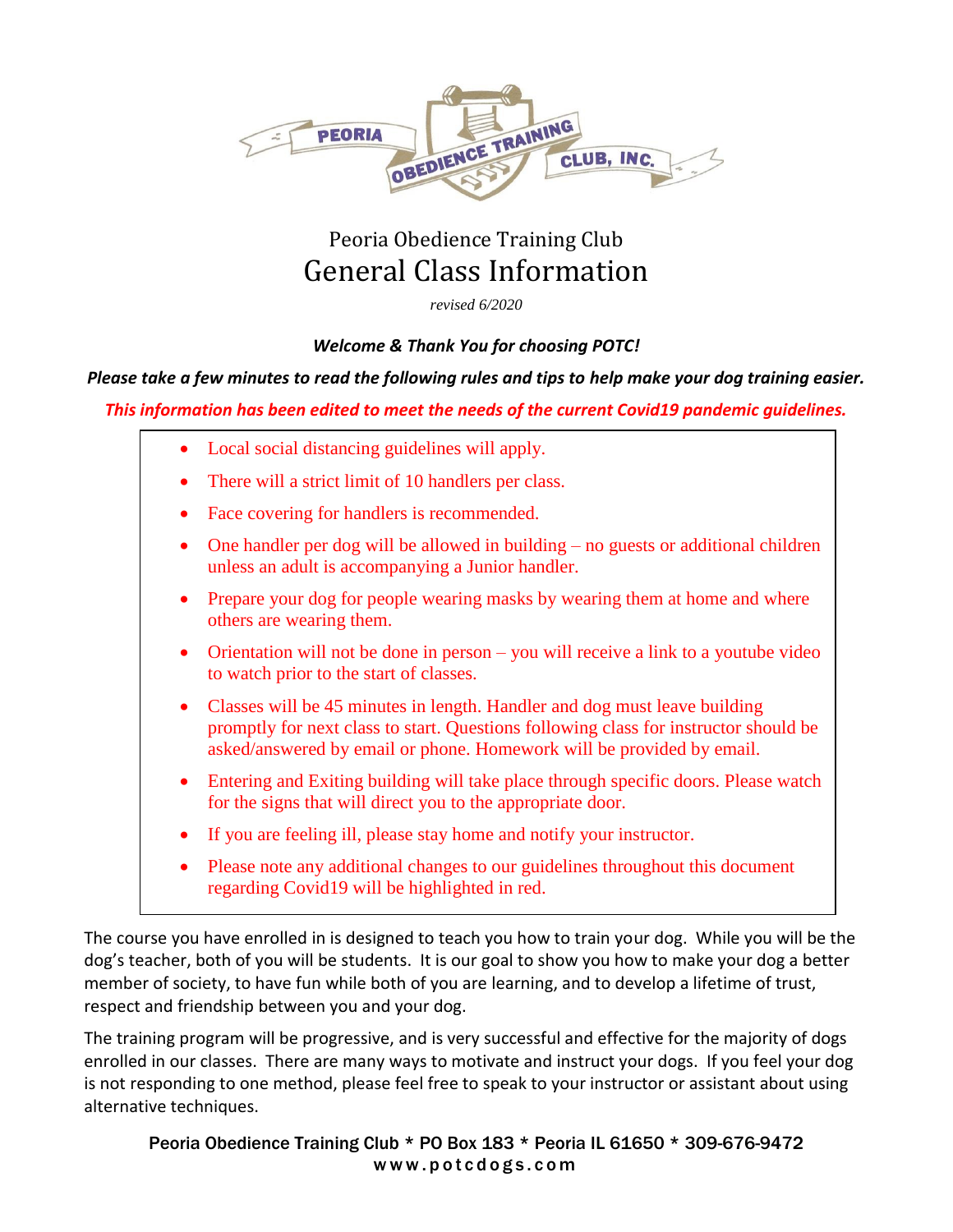Because all dogs are different, they will learn at different paces. Do not judge your dog's progress by comparing it to other dogs in the class.

How successful you and your dog are will depend on your willingness to take instruction, be open to new ideas, and your ability to spend about 15 minutes per day practicing that week's lesson.

- Be prompt for class. Regular class attendance is a must, for each week's lesson builds on the previous one. If you are unable to attend a class, let your instructor know.
- **Enter and exit through designated doors only.** Do not congregate inside the Main door and move out of the way of incoming handlers and their dogs, keeping a 6ft distance when possible.
- Wear casual clothing and comfortable shoes to class. (Tennis shoes or soft-soled shoes are requested.) No flip-flops or high heels.
- Do not bring a sick or a female dog in season to class. Attend class without your dog so you can keep up with the lesson and still continue to practice at home.
- Do not leave your dog unattended or allow your dog to sniff and/or visit other dogs. Be respectful of dogs in crates and do not approach.
- **Please clean up after your dog. Baggies are located by the doors and outside in the black** mailboxes, and there are two metal trashcans outside for refuse.
- **E** Children who are not the handlers should observe from the sideline preferably with an adult and remain seated. A handler can be a child 12 years old and prove that he or she is able to control the dog to participate in class. The class instructor will determine this. Do not allow children to visit with other dogs or get near kenneled dogs or play on equipment. There will be no additional guests in the building during this time, unless adult is accompanying a Junior handler. Only one handler per dog.
- Do not attempt to use any of the equipment, jumps, or agility obstacles.
- Refrain from using your cell phone (text or calls) in the training ring. Your focus is on your dog at all times inside the ring.
- Bring treats AND toys or different types of treats. What works one night might not work the next time.
- **Bring your own bowls for water. You may use our water or bring bottled water from home.**
- Bring a clicker if you clicker train. If you want more information about clicker training, ask your instructor.
- Let instructors know if your dog has food allergies or is reactive to people or dogs.
- No dog will be allowed to participate in class without proof of vaccinations (Rabies, Parvo, and Distemper) by the first night of class.
- Class cancellations will be broadcasted from our website, WEEK-TV, WMBD, and our Facebook page.
- **Please ask questions! Have fun!**

#### Peoria Obedience Training Club \* PO Box 183 \* Peoria IL 61650 \* 309-676-9472 www.potcdogs.com